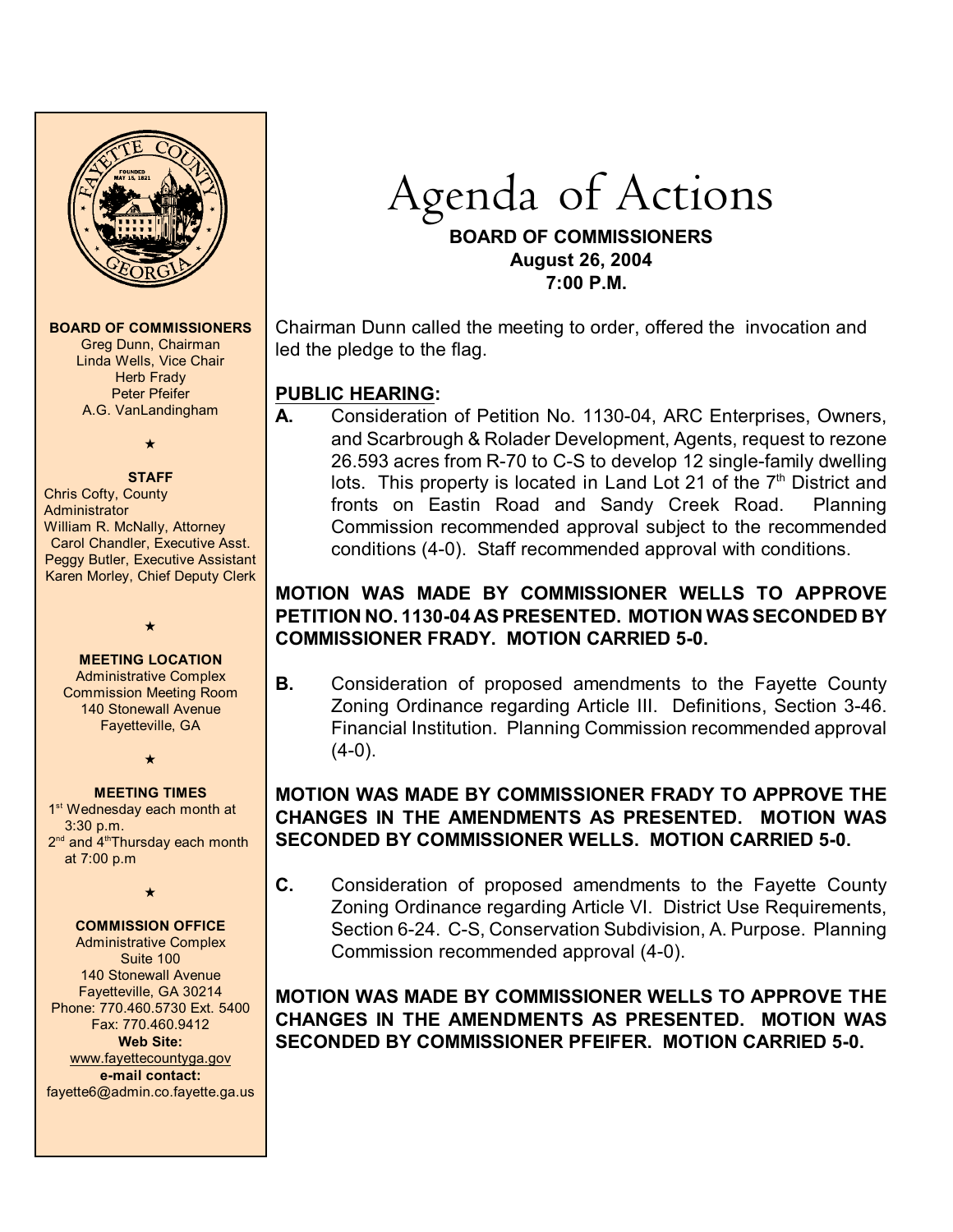#### **Agenda of Actions August 26, 2004 Page 2**

**D.** Consideration of proposed amendments to the Fayette County Zoning Ordinance regarding Article VII. Conditional Uses, Exceptions and Modifications, Section 7-7. Commercial Development Standards. Planning Commission recommended approval  $(4-0)$ .

**MOTION WAS MADE BY COMMISSIONER WELLS TO APPROVE THE AMENDMENTS WITH THE EXCLUSION OF DEFINING THE NUMBER OF LANES. MOTION WAS SECONDED BY COMMISSIONER VANLANDINGHAM. MOTION CARRIED 5-0.**

**E.** Consideration of proposed liquor by the drink ordinance.

**MOTION WAS MADE BY COMMISSIONER WELLS TO APPROVE THE ORDINANCE AND INCORPORATE ALL PREVIOUS VOTES INTO THE ORDINANCE AND SUCH ORDINANCE TO BE EFFECTIVE IMMEDIATELY. MOTION WAS SECONDED BY COMMISSIONER VANLANDINGHAM. MOTION CARRIED 5-0.**

#### **CONSENT AGENDA: MOTION WAS MADE BY COMMISSIONER WELLS TO APPROVE THE CONSENT AGENDA AS PRESENTED. MOTION WAS SECONDED BY COMMISSIONER FRADY. MOTION CARRIED 5-0.**

- **1.** Approval of transfer of insurance reimbursement from General Fund to Sheriff's Department-Criminal Investigation Division budget.
- **2.** Approval of Library budget adjustment due to overage in FY04 line items.
- **3.** Approval to allow the Road Department to perform work for the Board of Education at Wildcat Way at Whitewater High School.
- **4.** Approval of minutes for Board of Commissioners meetings held on August 4, 2004 and August 12, 2004.

#### **PUBLIC COMMENT:**

Members of the public are allowed up to five minutes each to address the Board on issues of concern other than those items which are on this evening's agenda.

#### **NONE**

## **STAFF REPORTS:**

Attorney McNally: County Attorney Bill McNally asked for an Executive Session to discuss on